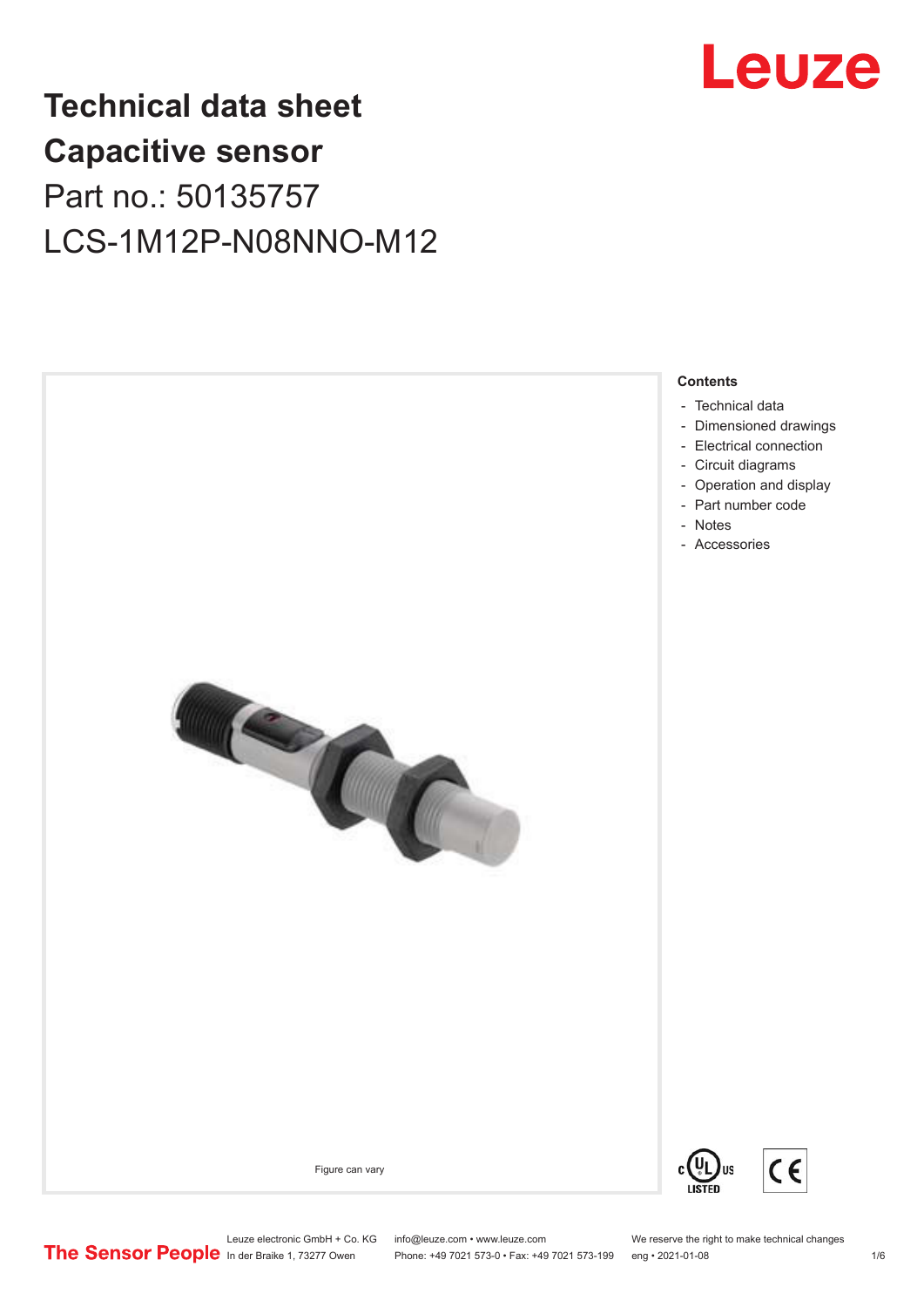#### <span id="page-1-0"></span>**Technical data**

# Leuze

#### **Basic data**

| Series                                         | LCS-1                                 |
|------------------------------------------------|---------------------------------------|
| Switching distance S <sub>n</sub>              | $18$ mm                               |
| <b>Assured switching distance</b>              | 8 mm                                  |
|                                                |                                       |
| <b>Electrical data</b>                         |                                       |
| <b>Protective circuit</b>                      | Polarity reversal protection          |
|                                                | Short circuit protected               |
|                                                |                                       |
| Performance data                               |                                       |
| Supply voltage $U_{B}$                         | 10  30 V, DC                          |
| <b>Residual ripple</b>                         | 0  10 %, From U <sub>p</sub>          |
| <b>Open-circuit current</b>                    | 15 mA                                 |
| Temperature drift, max. (in % of S.)           | 20 %                                  |
| Repeatability, max. (in % of S,)               | 2%                                    |
| <b>Rated operating current</b>                 | 100 mA                                |
|                                                |                                       |
| <b>Outputs</b>                                 |                                       |
| Number of digital switching outputs 1 Piece(s) |                                       |
| <b>Switching outputs</b>                       |                                       |
| <b>Type</b>                                    | Digital switching output              |
| Voltage type                                   | DC                                    |
|                                                |                                       |
| <b>Switching output 1</b>                      |                                       |
| Assignment                                     | Connection 1, pin 2                   |
| Switching element                              | Transistor, NPN                       |
| <b>Switching principle</b>                     | NO (normally open)                    |
|                                                |                                       |
| <b>Timing</b>                                  |                                       |
| <b>Switching frequency</b>                     | 100 Hz                                |
|                                                |                                       |
| <b>Connection</b>                              |                                       |
| <b>Number of connections</b>                   | 1 Piece(s)                            |
|                                                |                                       |
| <b>Connection 1</b>                            |                                       |
| <b>Function</b>                                | Signal OUT                            |
|                                                | Voltage supply                        |
| <b>Type of connection</b>                      | Connector                             |
| <b>Thread size</b>                             | M12                                   |
| Type                                           | Male                                  |
| <b>Material</b>                                | Plastic                               |
| No. of pins                                    | 4-pin                                 |
| Encoding                                       | A-coded                               |
| <b>Mechanical data</b>                         |                                       |
| Design                                         | Cylindrical                           |
| <b>Thread size</b>                             | M12 x 1 mm                            |
| Dimension (Ø x L)                              | 12 mm x 75 mm                         |
| <b>Type of installation</b>                    | Non-embedded                          |
| <b>Housing material</b>                        | Plastic                               |
| <b>Plastic housing</b>                         | Polybutylene (PBT)                    |
| Sensing face material                          | Plastic, Polybutylene (PBT)           |
| <b>Cover material</b>                          | Plastic, Polybutylene (PBT)/polyamide |
|                                                |                                       |

| <b>Operation and display</b>        |                                    |
|-------------------------------------|------------------------------------|
| <b>Type of display</b>              | LED                                |
| <b>Number of LEDs</b>               | 2 Piece(s)                         |
| <b>Operational controls</b>         | Multiturn potentiometer (12 turns) |
| Function of the operational control | Sensitivity adjustment             |
| Switching distance, adjustable      | Yes                                |
|                                     |                                    |
| <b>Environmental data</b>           |                                    |
| Ambient temperature, operation      | $-25$ 85 °C                        |
|                                     |                                    |
| <b>Certifications</b>               |                                    |
| Degree of protection                | IP 67                              |
| <b>Protection class</b>             | Ш                                  |
| <b>Certifications</b>               | c UL US                            |
| <b>Standards applied</b>            | IEC 60947-5-2                      |
|                                     |                                    |
| <b>Correction factors</b>           |                                    |
| Acetone                             | 0.75                               |
| <b>Acrylic resin</b>                | 0.10.25                            |
| Alcohol                             | 0.85                               |
| Ammonia                             | 0.70.85                            |
| Aniline                             | 0.4                                |
| <b>Gasoline</b>                     | 0.1                                |
| <b>Celluloid</b>                    | 0.15                               |
| Liquid chlorine                     | 0.1                                |
| <b>Ebonite</b>                      | 0.15                               |
| <b>Epoxy resin</b>                  | 0.150.35                           |
| Crude oil                           | 0.05                               |
| <b>Ethanol</b>                      | 0.85                               |
| Ethylene glycol                     | 0.93                               |
| Freon R22 and 502 (liquid)          | 0.35                               |
| Grain                               | 0.150.3                            |
| Glass                               | 0.20.55                            |
| Glycerin                            | 0.98                               |
| <b>Rubber</b>                       | 0.150.9                            |
| Wood, wet                           | 0.60.85                            |
| Wood, dry                           | 0.10.4                             |
| <b>Carbon dioxide</b>               | 0                                  |
| Air<br>Marble                       | 0                                  |
| <b>Flour</b>                        | 0.5<br>0.05                        |
| <b>Melamine resin</b>               | 0.250.55                           |
| Milk powder                         | 0.2                                |
| <b>Nylon</b>                        | 0.20.3                             |
| Oil-containing paper                | 0.25                               |
| Paper                               | 0.1                                |
| Polyamide                           | 0.3                                |
| Polyester resin                     | 0.150.5                            |
| Pressboard                          | 0.10.3                             |
| <b>PTFE</b>                         | 0.1                                |
| <b>Quartz glass</b>                 | 0.2                                |
| Salt                                | 0.35                               |
| Sand                                | 0.150.3                            |
| Water                               | 1                                  |
| <b>Cement dust</b>                  | 0.25                               |
| Sugar                               | 0.15                               |

ln der Braike 1, 73277 Owen Phone: +49 7021 573-0 • Fax: +49 7021 573-199 eng • 2021-01-08 2/6

**Net weight** 12 g

(PA 12)

Leuze electronic GmbH + Co. KG info@leuze.com • www.leuze.com We reserve the right to make technical changes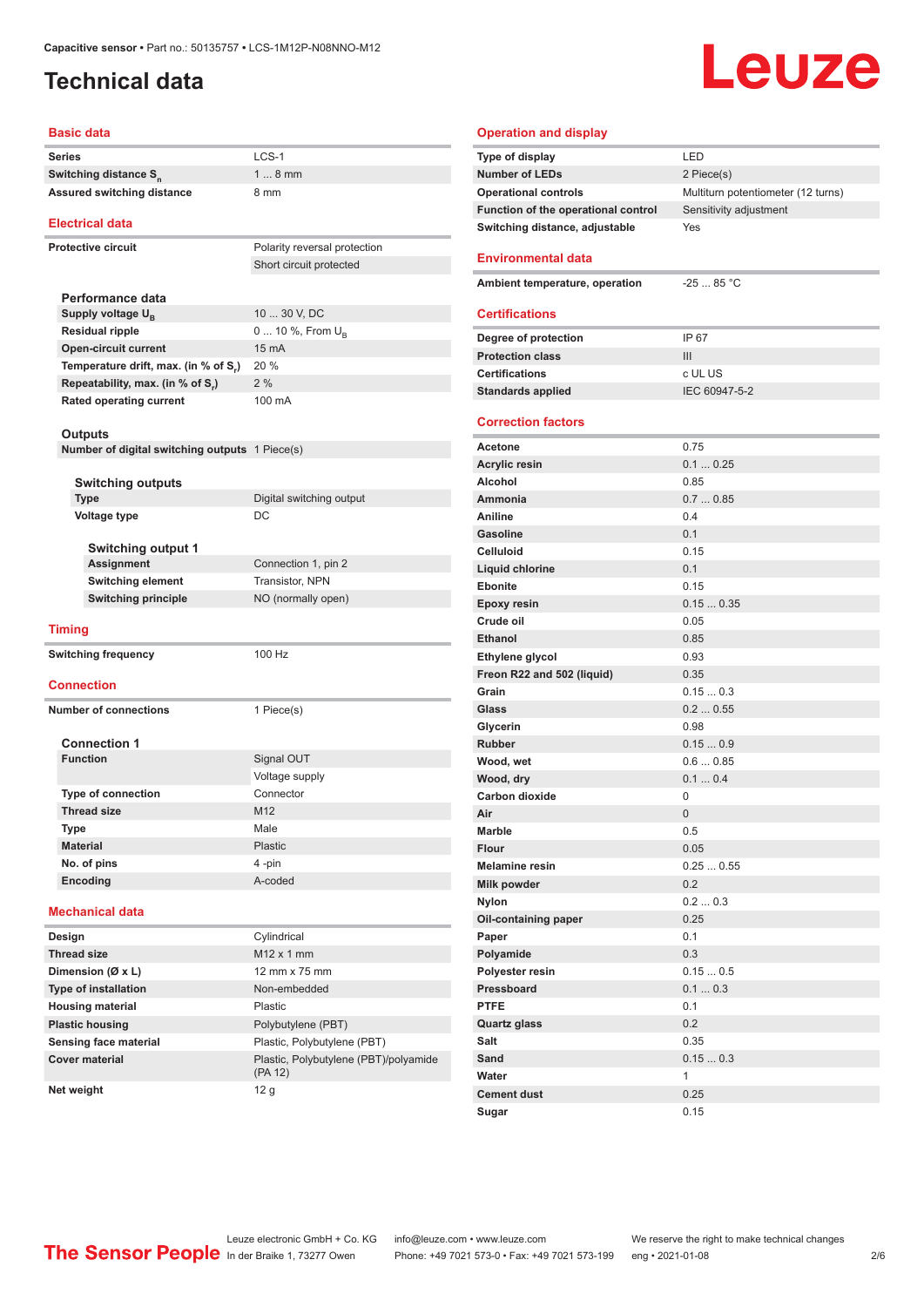### <span id="page-2-0"></span>**Technical data**

| <b>Customs tariff number</b> | 85365019 |
|------------------------------|----------|
| eCl@ss 5.1.4                 | 27270102 |
| eCl@ss 8.0                   | 27270102 |
| eCl@ss 9.0                   | 27270102 |
| eCl@ss 10.0                  | 27270102 |
| eCl@ss 11.0                  | 27270102 |
| <b>ETIM 5.0</b>              | EC002715 |
| <b>ETIM 6.0</b>              | EC002715 |
| <b>ETIM 7.0</b>              | EC002715 |

### **Dimensioned drawings**

All dimensions in millimeters



- 1 Active surface
- 2 Housing
- 3 Cover
- 4 Potentiometer
- 5 Green LED, operating voltage display
- 6 Yellow LED, function indicator

### **Electrical connection**

#### **Connection 1**

| <b>Function</b>    | Signal OUT     |
|--------------------|----------------|
|                    | Voltage supply |
| Type of connection | Connector      |
| <b>Thread size</b> | M12            |
| <b>Type</b>        | Male           |
| <b>Material</b>    | Plastic        |
| No. of pins        | 4-pin          |
| Encoding           | A-coded        |

#### **Pin Pin assignment Conductor Conductor Color**

| +1030 V DC | Brown                        |
|------------|------------------------------|
| n.c.       | $\qquad \qquad \blacksquare$ |
| <b>GND</b> | Blue                         |
| OUT        | <b>Black</b>                 |



Leuze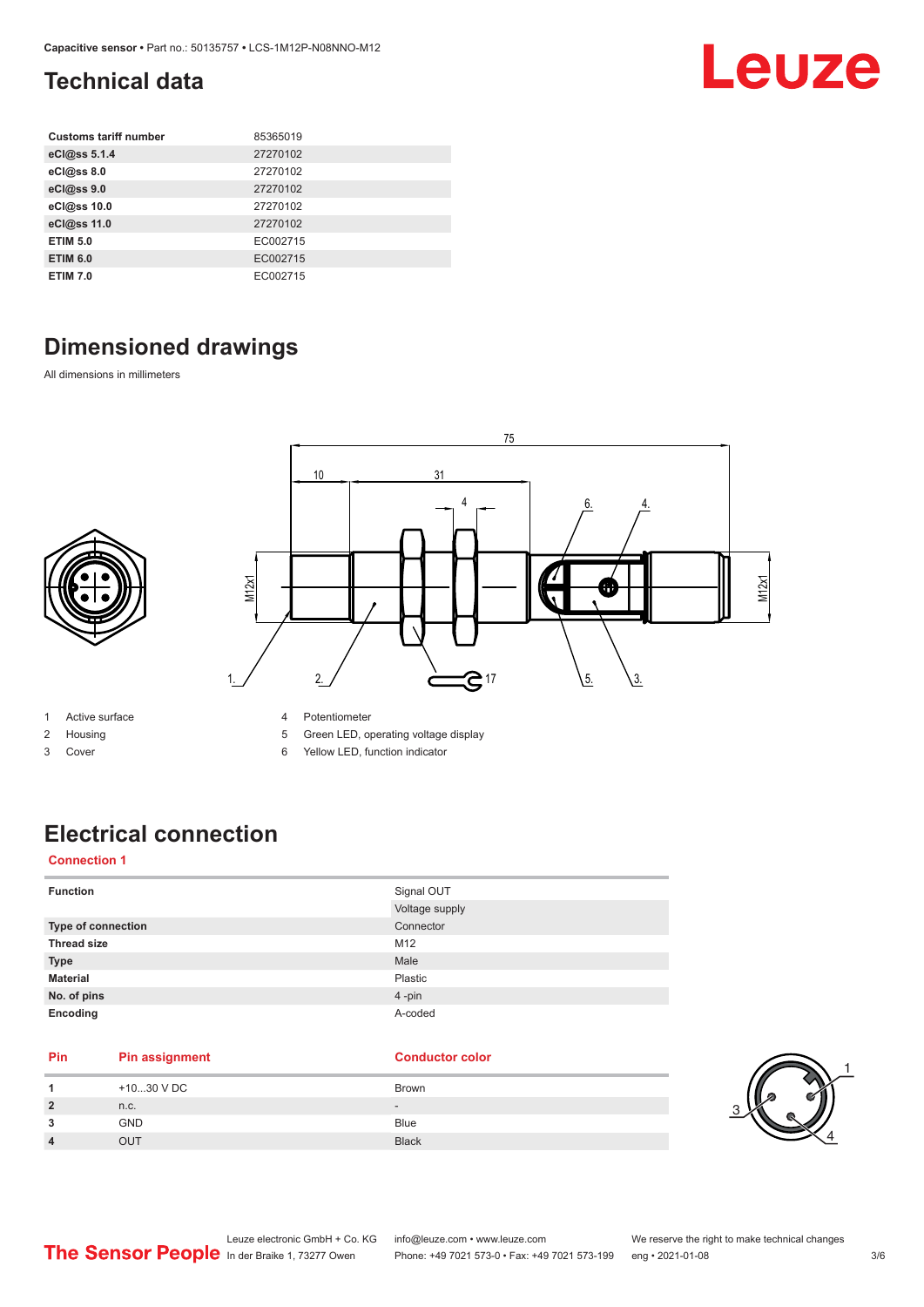#### <span id="page-3-0"></span>**Circuit diagrams**





### **Operation and display**

| LED            | <b>Display</b>           | <b>Meaning</b>                   |
|----------------|--------------------------|----------------------------------|
|                | Green, continuous light  | Ready                            |
| $\overline{2}$ | Yellow, continuous light | Switching output/switching state |

#### **Part number code**

Part designation: **LCS-ABBBC-DDDEFF-GHHHIJJJ KK**

| <b>LCS</b>   | <b>Operating principle</b><br>LCS: capacitive sensor                                                                                                                                                                                                                                                                                                                                                                                                                                                                                                                                                                                                                                                                                                                                                                       |
|--------------|----------------------------------------------------------------------------------------------------------------------------------------------------------------------------------------------------------------------------------------------------------------------------------------------------------------------------------------------------------------------------------------------------------------------------------------------------------------------------------------------------------------------------------------------------------------------------------------------------------------------------------------------------------------------------------------------------------------------------------------------------------------------------------------------------------------------------|
| A            | <b>Series</b><br>1: series 1 "Extended"<br>2: series 2 "Advanced"                                                                                                                                                                                                                                                                                                                                                                                                                                                                                                                                                                                                                                                                                                                                                          |
| <b>BBB</b>   | Design<br>M12: series with M12 x 1 external thread<br>M18: series with M18 x 1 external thread<br>M30: series with M30 x 1.5 external thread<br>Q40: series in cubic design, length 40 mm<br>Q54: series in cubic design, length 54 mm                                                                                                                                                                                                                                                                                                                                                                                                                                                                                                                                                                                     |
| $\mathbf{C}$ | <b>Housing material</b><br>B: brass<br>M: metal<br>P: plastic/PBT<br>T: PTFE                                                                                                                                                                                                                                                                                                                                                                                                                                                                                                                                                                                                                                                                                                                                               |
| <b>DDD</b>   | Measurement range / type of installation<br>F03: typ. range limit 3.0 mm / embedded installation<br>F04: typ. range limit 4.0 mm / embedded installation<br>F05: typ. range limit 5.0 mm / embedded installation<br>F06: typ. range limit 6.0 mm / embedded installation<br>F08: typ. range limit 8.0 mm / embedded installation<br>F10: typ. range limit 10.0 mm / embedded installation<br>F15: typ. range limit 15.0 mm / embedded installation<br>F20: typ. range limit 20.0 mm / embedded installation<br>N06: typ. range limit 6.0 mm / non-embedded installation<br>N08: typ. range limit 8.0 mm / non-embedded installation<br>N15: typ. range limit 15.0 mm / non-embedded installation<br>N25: typ. range limit 25.0 mm / non-embedded installation<br>N30: typ. range limit 30.0 mm / non-embedded installation |
| Е            | <b>Output function</b><br>B: NC and NO contact<br>N: NPN<br>P: PNP                                                                                                                                                                                                                                                                                                                                                                                                                                                                                                                                                                                                                                                                                                                                                         |
| FF           | Switching<br>NC: normally closed contact<br>NO: normally open contact<br>NP: programmable                                                                                                                                                                                                                                                                                                                                                                                                                                                                                                                                                                                                                                                                                                                                  |
| G            | <b>Connection cable</b><br>$K:$ cable<br>$n/a$ : no cable                                                                                                                                                                                                                                                                                                                                                                                                                                                                                                                                                                                                                                                                                                                                                                  |
| <b>HHH</b>   | Cable length<br>020: length 2,000 mm<br>003: length 300 mm<br>n/a: no cable                                                                                                                                                                                                                                                                                                                                                                                                                                                                                                                                                                                                                                                                                                                                                |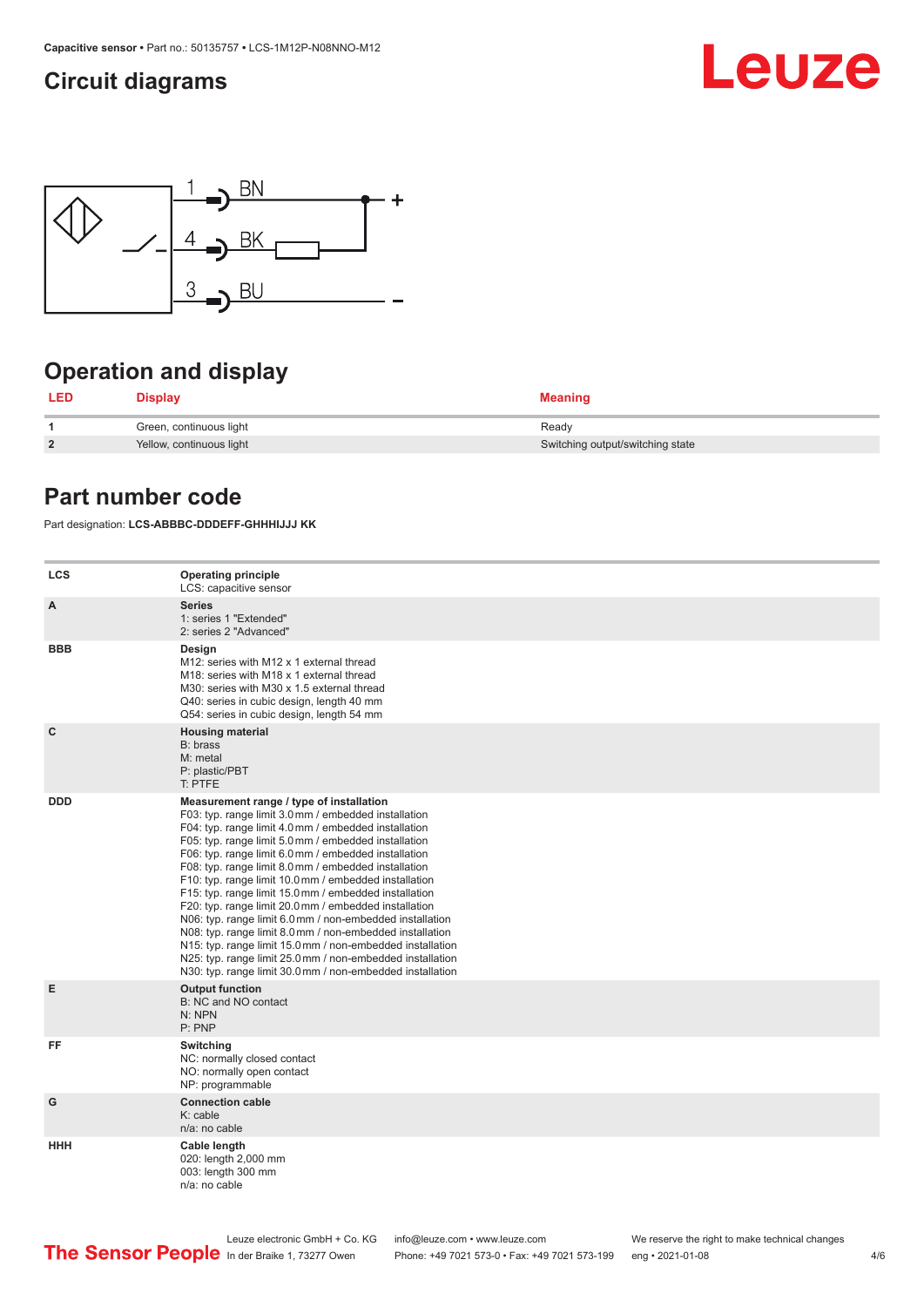#### <span id="page-4-0"></span>**Part number code**



| ı          | <b>Cable material</b><br>P: PUR<br>T: PTFE<br>V: PVC                                            |
|------------|-------------------------------------------------------------------------------------------------|
| <b>JJJ</b> | <b>Electrical connection</b><br>M08: M8 connector, 3-pin<br>M12: M12 connector, 4-pin (plug)    |
| <b>KK</b>  | Special equipment<br>L: IO-Link interface<br>T: teach-in<br>n/a: no special equipment           |
|            | <b>Note</b>                                                                                     |
| c          | $\&$ A list with all available device types can be found on the Leuze website at www.leuze.com. |

#### **Notes**

| Observe intended use!                                                                                                                                                                                                         |
|-------------------------------------------------------------------------------------------------------------------------------------------------------------------------------------------------------------------------------|
| $\%$ This product is not a safety sensor and is not intended as personnel protection.<br>$\%$ The product may only be put into operation by competent persons.<br>♦ Only use the product in accordance with its intended use. |

#### **Accessories**

#### Connection technology - Connection cables

|   | Part no. | <b>Designation</b>     | <b>Article</b>   | <b>Description</b>                                                                                                                                         |
|---|----------|------------------------|------------------|------------------------------------------------------------------------------------------------------------------------------------------------------------|
| m | 50130654 | KD U-M12-4A-P1-<br>020 | Connection cable | Connection 1: Connector, M12, Axial, Female, A-coded, 4-pin<br>Connection 2: Open end<br>Shielded: No<br>Cable length: 2,000 mm<br>Sheathing material: PUR |
|   | 50130657 | KD U-M12-4A-P1-<br>050 | Connection cable | Connection 1: Connector, M12, Axial, Female, A-coded, 4-pin<br>Connection 2: Open end<br>Shielded: No<br>Cable length: 5,000 mm<br>Sheathing material: PUR |